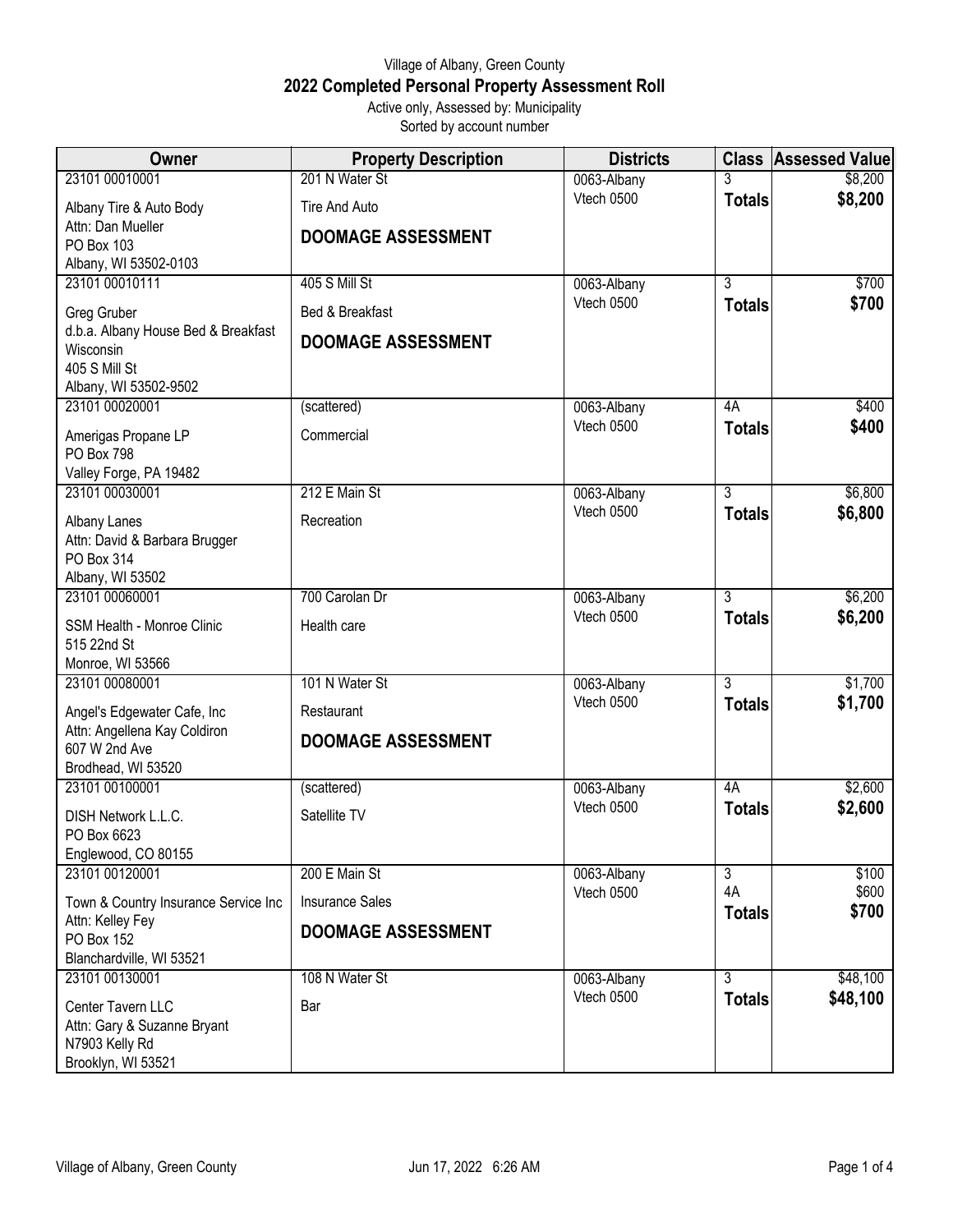| Owner                                          | <b>Property Description</b> | <b>Districts</b> |                     | <b>Class Assessed Value</b> |
|------------------------------------------------|-----------------------------|------------------|---------------------|-----------------------------|
| 23101 00140001                                 | 120 N Water St              | 0063-Albany      | 3                   | \$3,700                     |
| Broughton's Corner Bar LLC                     | Bar                         | Vtech 0500       | 4A<br><b>Totals</b> | \$300<br>\$4,000            |
| 120 N Water St<br>PO Box 456                   |                             |                  |                     |                             |
| Albany, WI 53502                               |                             |                  |                     |                             |
| 23101 00160001                                 | 304 E State St              | 0063-Albany      | $\overline{3}$      | \$100                       |
| Albany Community Daycare                       | Daycare                     | Vtech 0500       | <b>Totals</b>       | \$100                       |
| Attn: Monroe Rental Homes                      | <b>DOOMAGE ASSESSMENT</b>   |                  |                     |                             |
| PO Box 81<br>Monroe, WI 53566                  |                             |                  |                     |                             |
| 23101 00220001                                 | 200 Oak St                  | 0063-Albany      | 3                   | \$100                       |
| <b>Sugar River Books</b>                       | <b>Book Store</b>           | Vtech 0500       | <b>Totals</b>       | \$100                       |
| Attn: Elizabeth Blakemore                      |                             |                  |                     |                             |
| PO Box 275                                     |                             |                  |                     |                             |
| Albany, WI 53502<br>23101 00310001             | 601 Ogden Ave               | 0063-Albany      | $\overline{3}$      | \$400                       |
|                                                |                             | Vtech 0500       | <b>Totals</b>       | \$400                       |
| MG Cycle LLC<br>601 Ogden Ave                  | Sales & Service             |                  |                     |                             |
| Albany, WI 53502                               | <b>DOOMAGE ASSESSMENT</b>   |                  |                     |                             |
| 23101 00430001                                 | 700 N Cincinnati St         | 0063-Albany      | 3                   | \$21,700                    |
| Olin Oil Co Inc                                | Oil Co                      | Vtech 0500       | <b>Totals</b>       | \$21,700                    |
| PO Box 7                                       |                             |                  |                     |                             |
| Brodhead, WI 53520-0007<br>23101 00440001      | 204 S Cincinnati St         | 0063-Albany      | $\overline{3}$      | \$600                       |
|                                                | <b>Gas Station</b>          | Vtech 0500       | <b>Totals</b>       | \$600                       |
| Landmark Services Co-Op<br><b>PO Box 277</b>   |                             |                  |                     |                             |
| Cottage Grove, WI 53527-0277                   |                             |                  |                     |                             |
| 23101 00500001                                 | 105 N Mechanic St           | 0063-Albany      | $\overline{3}$      | \$1,200                     |
| Landmark Services Co-Op                        | <b>Gas Station</b>          | Vtech 0500       | <b>Totals</b>       | \$1,200                     |
| <b>PO Box 277</b>                              |                             |                  |                     |                             |
| Cottage Grove, WI 53527-0277<br>23101 00660001 | (scattered)                 | 0063-Albany      | 3                   | \$300                       |
| Grayhawk Leasing, LLC                          | Wholesale                   | Vtech 0500       | <b>Totals</b>       | \$300                       |
| 1412 Main St Ste 1500                          |                             |                  |                     |                             |
| Dallas, TX 75202                               |                             |                  |                     |                             |
| 23101 00760001                                 | 404 S Mill St               | 0063-Albany      | $\overline{3}$      | \$500                       |
| Greg Gruber                                    | Bed & Breakfast             | Vtech 0500       | <b>Totals</b>       | \$500                       |
| d.b.a. River Cottage<br>4105 Major Ave         | <b>DOOMAGE ASSESSMENT</b>   |                  |                     |                             |
| Madison, WI 53716                              |                             |                  |                     |                             |
| 23101 00890001                                 | 750 Carolan Dr              | 0063-Albany      | 3                   | \$3,900                     |
| Ivy Lane LLC                                   | Assisted Living             | Vtech 0500       | <b>Totals</b>       | \$3,900                     |
| Attn: Carl Wenz                                | <b>DOOMAGE ASSESSMENT</b>   |                  |                     |                             |
| 25615 91st St<br>Salem, WI 53168               |                             |                  |                     |                             |
| 23101 00900001                                 | 102 W Main St               | 0063-Albany      | $\overline{3}$      | \$32,100                    |
| Greenwoods State Bank                          | Banking                     | Vtech 0500       | 4A                  | \$800                       |
| 12 J Lindemann Dr                              |                             |                  | <b>Totals</b>       | \$32,900                    |
| Evansville, WI 53536                           |                             |                  |                     |                             |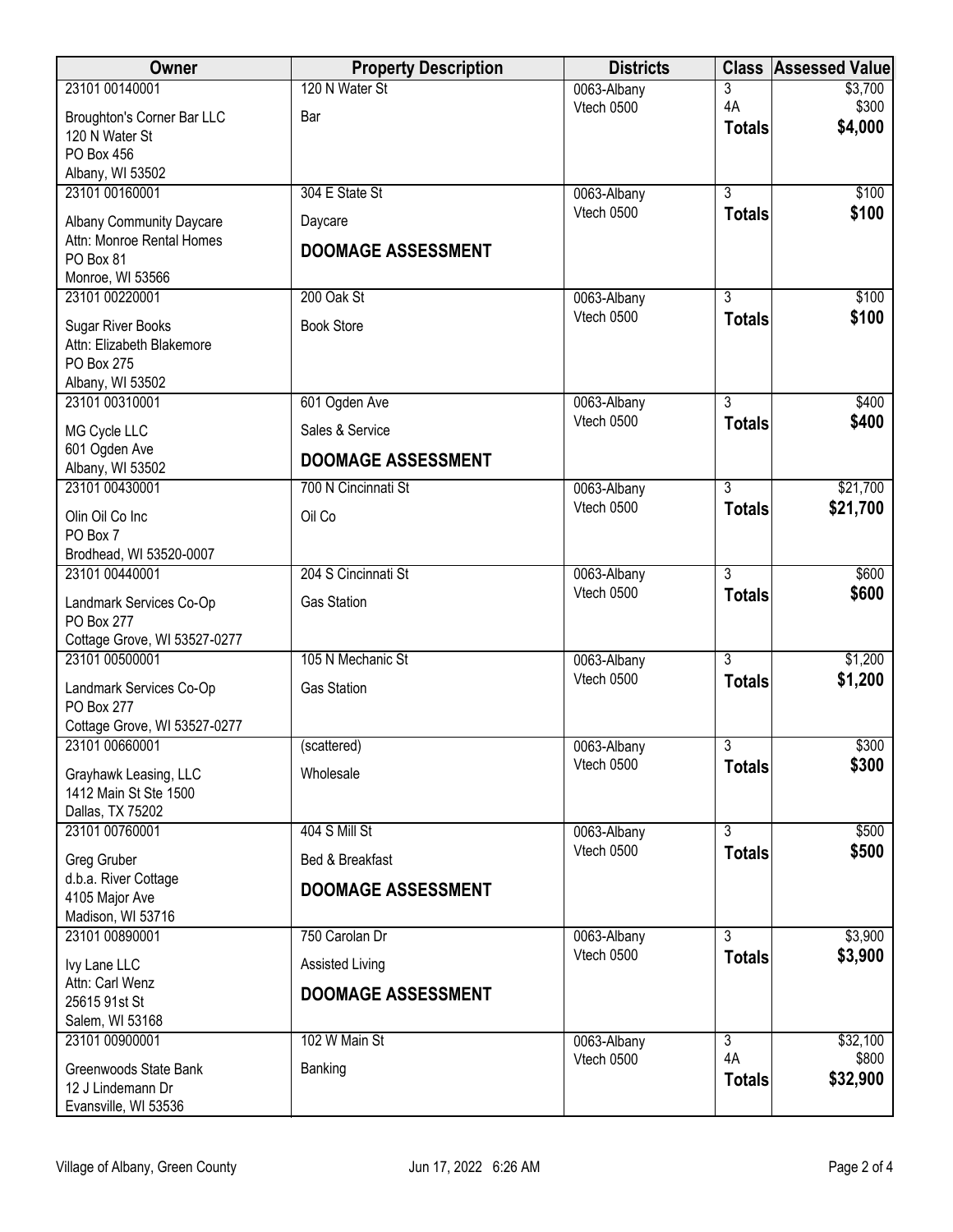| <b>Owner</b>                                                                                                                                                            | <b>Property Description</b>              | <b>Districts</b> |                     | <b>Class Assessed Value</b> |
|-------------------------------------------------------------------------------------------------------------------------------------------------------------------------|------------------------------------------|------------------|---------------------|-----------------------------|
| 23101 00910001                                                                                                                                                          | 301 E Main St                            | 0063-Albany      |                     | \$100                       |
| <b>Pleasant Prairie Greenhouse</b><br>Attn: Kendall Wethal<br>16907 W County Rd C<br>Evansville, WI 53536                                                               | Retail                                   | Vtech 0500       | <b>Totals</b>       | \$100                       |
| 23101 00920001                                                                                                                                                          | 103 N Water St                           | 0063-Albany      | $\overline{3}$      | \$3,400                     |
| Dam Near Home LLC<br>103 N Water St<br>PO Box 7                                                                                                                         | Bar & Grill<br><b>DOOMAGE ASSESSMENT</b> | Vtech 0500       | 4A<br><b>Totals</b> | \$100<br>\$3,500            |
| Albany, WI 53502                                                                                                                                                        |                                          |                  |                     |                             |
| 23101 00960001                                                                                                                                                          | 115 N Water St                           | 0063-Albany      | 3                   | \$2,800                     |
| Sugar River General Store, LLC<br>Attn: James & Dena Laughlin                                                                                                           | Restaurant                               | Vtech 0500       | 4A<br><b>Totals</b> | \$100<br>\$2,900            |
| 501 Mechanic St<br>Albany, WI 53502                                                                                                                                     | <b>DOOMAGE ASSESSMENT</b>                |                  |                     |                             |
| 23101 01700001                                                                                                                                                          | 614 N Mechanic St                        | 0063-Albany      | $\overline{3}$      | \$300                       |
| American Greetings Corporation<br>Attn: Tax Department<br>One American Blvd<br>Cleaveland, OH 44145                                                                     | Wholesale                                | Vtech 0500       | <b>Totals</b>       | \$300                       |
| 23101 01800001                                                                                                                                                          | 614 N Mechanic St                        | 0063-Albany      | 3                   | \$23,900                    |
| Dolgencorp, LLC<br>d.b.a. Dollar General #16028<br>Attn: Corporate Tax Consulting<br>PO Box 503410<br>Indianapolis, IN 46256-3410                                       | Retail                                   | Vtech 0500       | 4A<br><b>Totals</b> | \$16,300<br>\$40,200        |
| 23101 20171001                                                                                                                                                          | 103 N Water St                           | 0063-Albany      | $\overline{3}$      | \$1,300                     |
| Great Lakes Coca-Cola Distribution,<br>L.L.C.<br>Attn: Accounts Payable<br>7400 N Oak Park Ave<br>Niles, IL 60714                                                       | Wholesale                                | Vtech 0500       | <b>Totals</b>       | \$1,300                     |
| 23101 20173001                                                                                                                                                          | (scattered)                              | 0063-Albany      | $\overline{3}$      | \$200                       |
| Pitney Bowes Global Financial Svcs, LL<br>d.b.a. Pitney Bowes Global Financial<br>Svcs<br>Westshore Corporate Center<br>600 N Westshore Blvd Ste 810<br>Tampa, FL 33609 | Leasing                                  | Vtech 0500       | <b>Totals</b>       | \$200                       |
| 23101 20175001                                                                                                                                                          | 203 W Nichols St                         | 0063-Albany      | 3                   | \$900                       |
| Grace Funeral & Cremation Service<br>Attn: Lance Bifulk<br>203 W Nichols<br>Albany, WI 53502                                                                            | <b>Funeral Home</b>                      | Vtech 0500       | 4A<br><b>Totals</b> | \$1,500<br>\$2,400          |
| 23101 20178001                                                                                                                                                          | (scattered)                              | 0063-Albany      | 3                   | \$900                       |
| Wabasha Leasing<br>PO Box 80615<br>Indianapolis, IN 46280                                                                                                               | Leasing                                  | Vtech 0500       | <b>Totals</b>       | \$900                       |